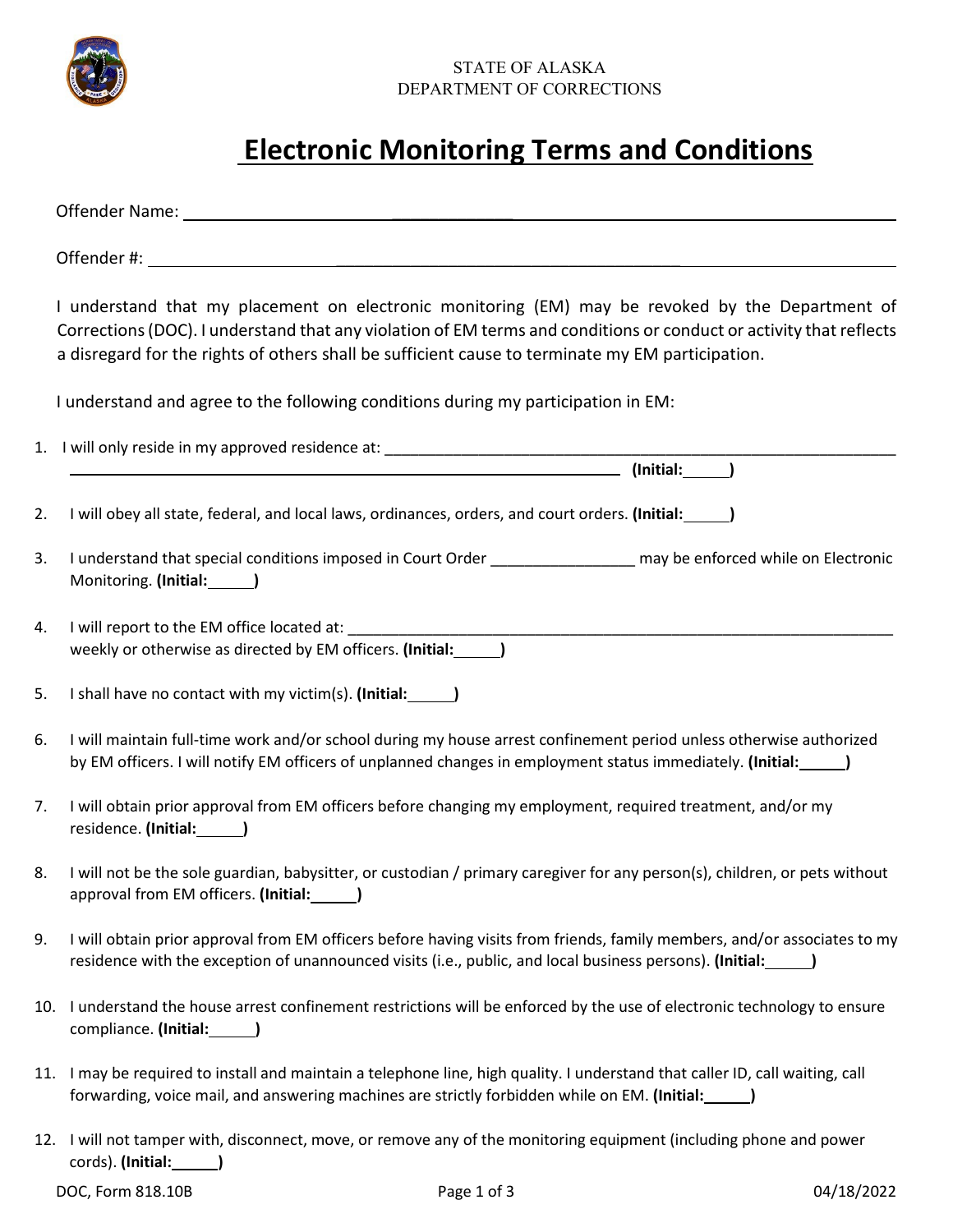

## STATE OF ALASKA DEPARTMENT OF CORRECTIONS

- 13. I will abide by all schedules and restrictions placed on me while participating in EM. I agree to remain in my approved residence at all times, except for those hours approved by the EM officers to fulfill employment, school/training, medical/treatment programs, and/or special authorized leave. I agree to go directly to the place(s) authorized and return directly to my approved residence. **(Initial: )**
- 14. I understand that an unauthorized deviation from my approved schedule could result in termination from the program. In the event of an emergency (i.e., medical emergency, fire), I will contact EM officers as soon as possible following the emergency situation. I understand I will be required to provide full documentation of the emergency situation. **(Initial: )**
- 15. I agree to pay the cost of electronic monitoring. The total cost to be paid per day shall be \$12 / \$14 (*circle one*). The total cost then will be \$84 / \$98 (*circle one*) per week. I understand payments will be made to the Department of Corrections in installments one (1) week in advance and prior to installation. If removed from the program for a violation, I agree to forfeit all funds paid in advance. Money order, certified check, and/or cash must be used to make payments. Personal checks will not be accepted. I agree that any accrued EM payments that remain unpaid at the time of my re-entry into a DOC facility may be deducted from my Offender Trust Account, subject to the provisions of AS 33.30.201. **(Initial: )**
- 16. I understand that I will be held responsible for damages (other than normal wear and tear) to the equipment. I further understand that if the equipment is not returned in good condition, I will be charged for replacement on release and hereby agree to pay for it. **(Initial: )**
- 17. I will report any problems with the electronic monitoring or alcohol testing equipment immediately to DOC staff. **(Initial: )**
- 18. I agree that the Department of Corrections and the vendor providing the electronic monitoring equipment are not liable for any damages and/or injuries as a result of wearing or tampering with the monitoring device. **(Initial: )**
- 19. I agree that the Department of Corrections, or its officers, have no responsibility to provide food, shelter, clothing, medical care, or dental care during my house arrest confinement period. (Initial:
- 20. I will not drive a motor vehicle of any kind (including but not limited to cars, trucks, 4-wheelers, snow machines, motorcycles, and boats) without prior written approval from EM staff. **(Initial: )**
- 21. I agree to have no non-employment related, non-reentry related contact with a convicted felon without the permission of EM officers. I agree to have no contact with, or be in a position of authority over, offenders who are under any kind of DOC supervision without the permission of EM Officers. **(Initial: )**
- 22. I will allow DOC staff and/or police to enter my residence to install, maintain, repair, or inspect the monitoring equipment and/or verify compliance with the terms and conditions of EM. (Initial:  $\qquad \qquad$  )
- 23. I will not consume or possess alcoholic beverages of any kind, nor enter any establishment where alcoholic beverages are sold, stored, or dispensed as the primary business of the establishment. Further, I agree not to use any personal hygiene products such as mouthwash, cologne, etc. that contain alcohol. Also, I will not use cleaning products such as Lysol ™ that contain alcohol while enrolled in EM. **(Initial: )**